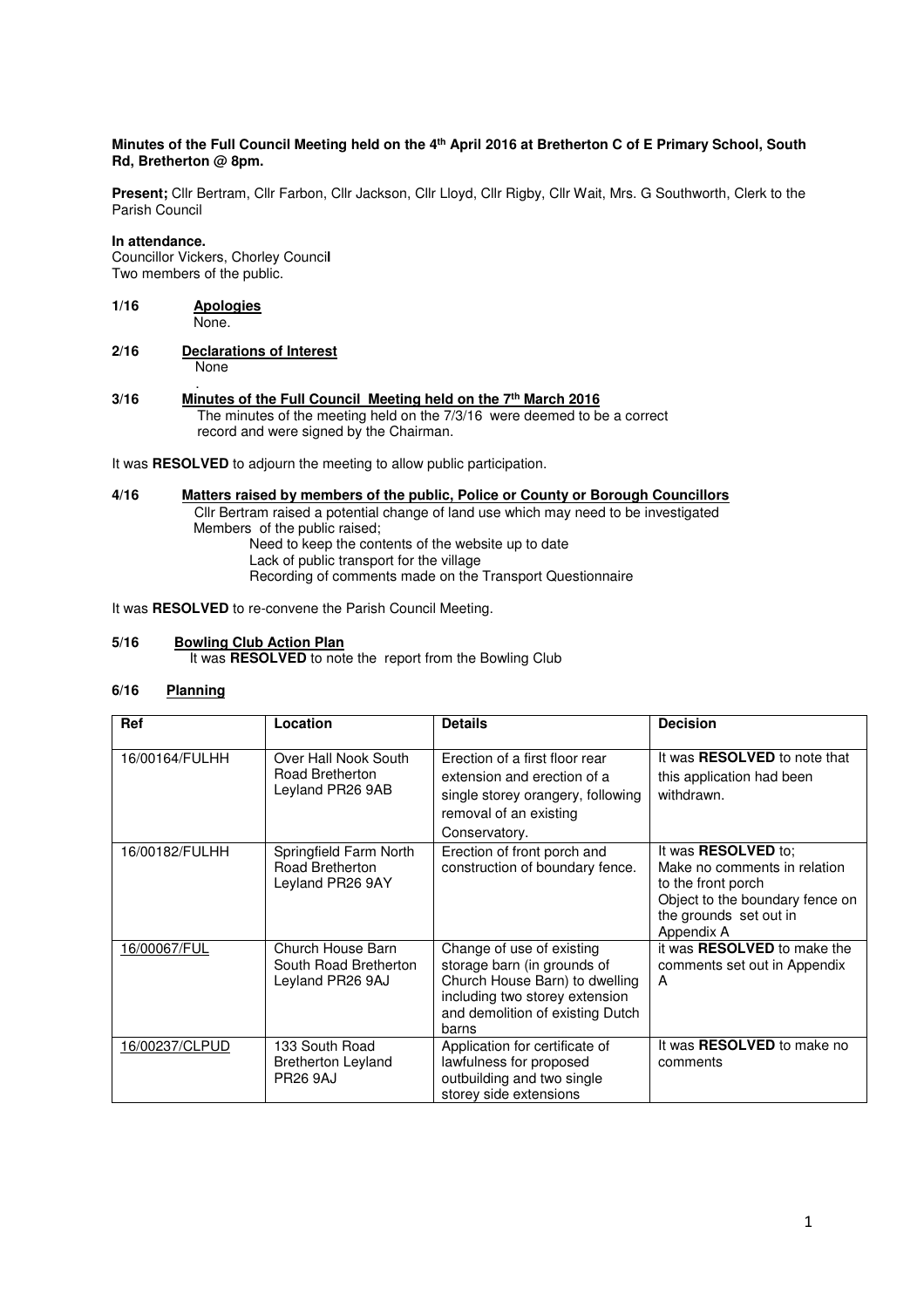## **7/16 Finance**

## **7.01/16 Payment**

.It was **RESOLVED** to pay the following invoices. The invoices having been inspected/authorized by Cllr Bertram and Cllr Lloyd.

| <b>Cheque</b><br>No. | <b>Recipient</b>               | <b>Description</b>                                                                                                                                                                                                                                                                                                                                                                          | Amount<br>£         |
|----------------------|--------------------------------|---------------------------------------------------------------------------------------------------------------------------------------------------------------------------------------------------------------------------------------------------------------------------------------------------------------------------------------------------------------------------------------------|---------------------|
| 1406                 | Glenys Southworth              | March Salary                                                                                                                                                                                                                                                                                                                                                                                | 152.88              |
| 1407                 | Glenys Southworth              | March Expenses                                                                                                                                                                                                                                                                                                                                                                              | 86.56               |
| 1408                 | Countrywide Ground Maintenance | Work undertaken in March                                                                                                                                                                                                                                                                                                                                                                    | 270-00              |
| 1409                 | Barbara Farbon                 | Paper and Printer Cartridge-<br><b>Production of Newsletter</b>                                                                                                                                                                                                                                                                                                                             | 34-99               |
| 1410                 | <b>Andrew Farley</b>           | Maintenance Work at Bowling Club<br>House. As the building is owned by<br>the Parish Council payment needs<br>to be made through the Council<br>account, The Bowling Club have<br>provided a cheque for the full<br>amount, which is recorded on the<br>income report, The VAT refund will<br>be given to the Bowling Club later<br>in the year-an item will go on the<br>relevant Agenda.) | 3360-00 incl<br>VAT |
| 1411                 | Lancashire County Council      | Room Hire Feb and March 2016                                                                                                                                                                                                                                                                                                                                                                | 50-00               |

## **7.02/16 Monitoring Statement**

 It was **RESOLVED** that monitoring statement for the period to the 31/3/16 be approved and the Chairman signed the statement on behalf of the Parish Council.

#### **8/16 Length of Parish Council meeting**

It was **RESOLVED** to use more effective time management.

**9/16 Public Participation aspect of Parish Council meetings** It was **RESOLVED** that Parish Councillors would put items on the Agenda rather than raising issues during this part of the meeting

### **10/16 Implementation of Play Area report**  It was **RESOLVED** to obtain additional information from the Lancashire Association of Local Councils on the guidance provided on a recent training course

- **11/16 Repair of SPID (Mobile Speed Camera)**  It was **RESOLVED** to organize the repair work needed on the SPID
- **12/16 Commemoration of the Queens 90th Birthday**  It was RESOLVED to note the arrangements for the organization of a commemorative event
- **13/16 Asset Register as at 7/3/16**  It was **RESOLVED** to agree the contents of the updated Asset Register
- **14/16 Chorley Civic Society Awards**  It was **RESOLVED** to submit the Bowling Club House and Veranda
- **15/16 Traffic Questionnaire Analysis**  It was **RESOLVED** to; Prioritise the issues/concerns raised in the responses to the Questionnaire Provide a summary of responses on the website, notice boards and in the Newsletter Request the Highways Authority to place on weight limit of 7.5 tons on vehicles using the roads in Bretherton
- **16/16 Consultation on Final Rural Action Plan**  It was **RESOLVED** not to respond to the consultation

## **17/16 War Memorial**

It was **RESOLVED** to note the latest position and Extraordinary Meeting to be held on the 24/5/16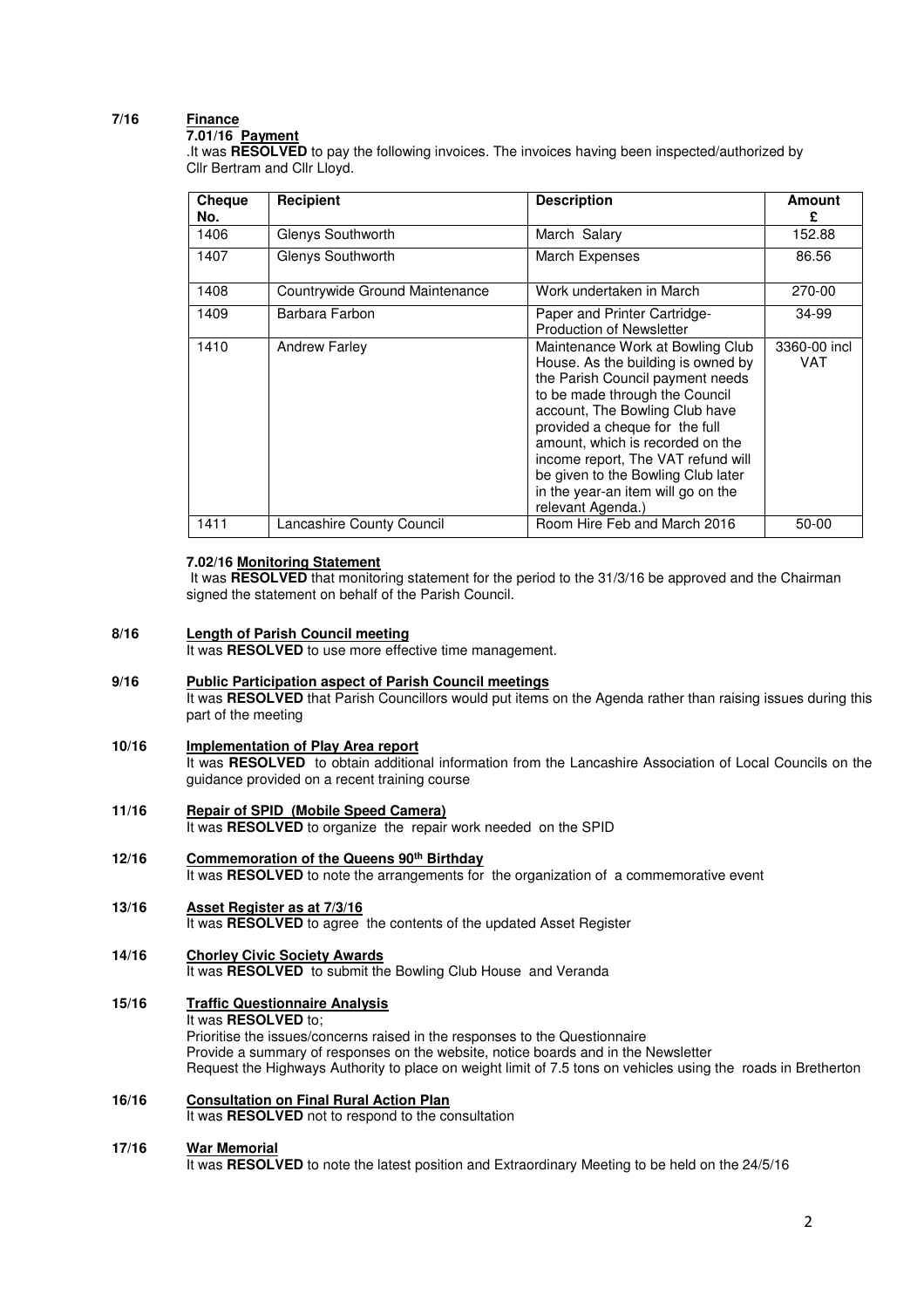#### **18/16 Planning Consultation**

It was **RESOLVED** to respond to the Consultation

**19/16 Attendance at the at the Lancashire Association of Local Councils Conference on 14/5/16**  It was **RESOLVED** not to be represented at the Conference

#### **20/16 External Audit 2015-15 Accounts**  It was **RESOLVED** to note the External Audit requirements

# **18/16**

**Date of next Meeting**  The next full Parish Council meeting will take place on Monday 9<sup>th</sup> May 2016 at Bretherton Endowed C of E Primary School and will be preceded by the Annual Assembly Meeting at 7.30pm

There being no further business the Chairman closed the meeting at 9.30 pm.

Signed………………………………………………………

Position……………………………………………………..

Date…………………………………………………………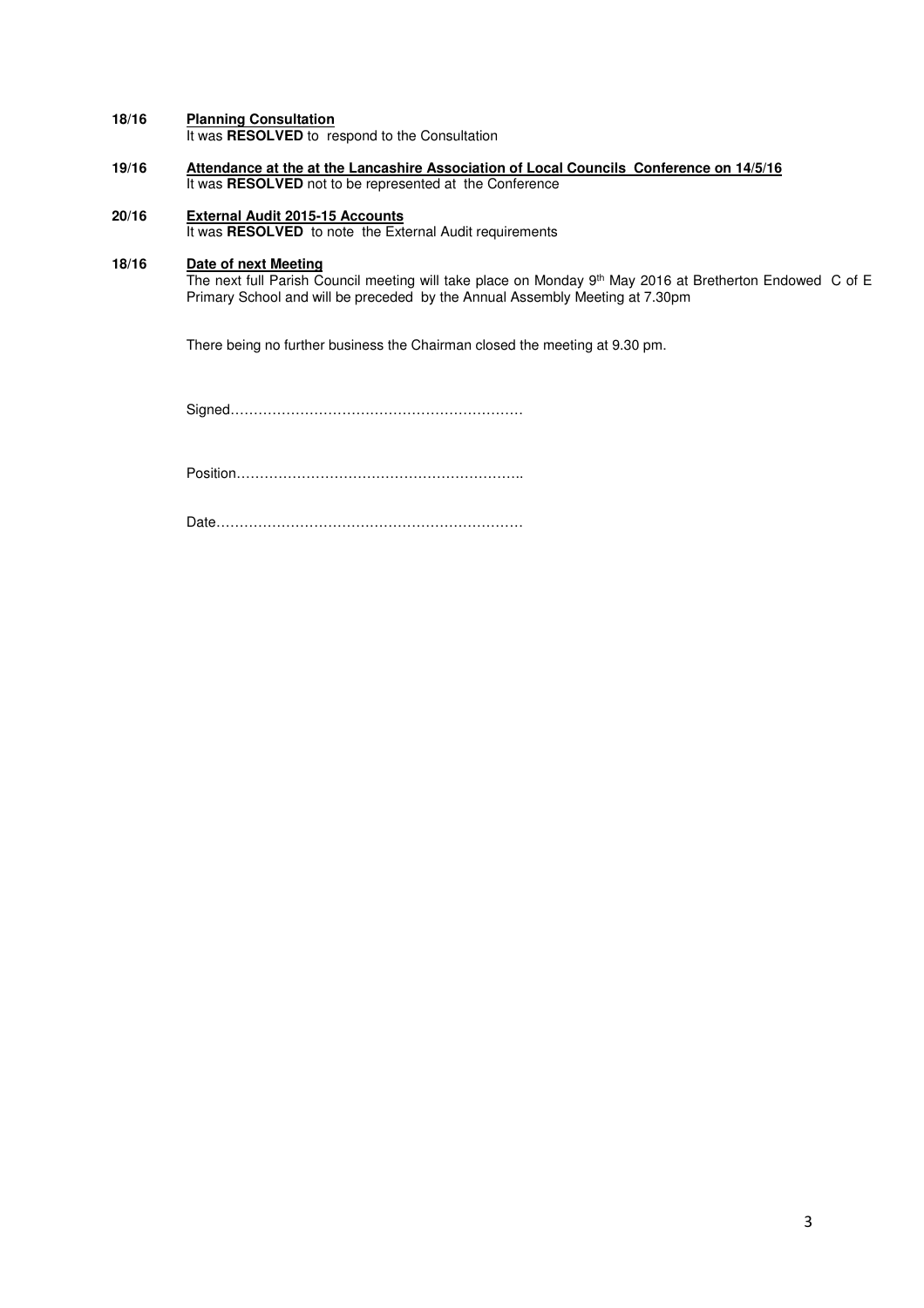## **Appendix A**

## **16/00182/FULHH; Springfield Farm North Road Bretherton Leyland PR26 9AY ; Erection of Boundary Fence**

"Having considered, at its meeting of Monday 4th April 2016, the two development proposals of planning application No.16/00182/FULHH, Bretherton Parish Council, resolved to object to the proposal for the erection of a 2.1 metre high timber acoustic fence along the boundary of Springfield Farm with North Road. The objection is based on the detrimental affect the acoustic fence would have on the amenity, character and environment of North Road over both the extent of the fence and the approaches to it.

In framing its objection Bretherton Parish Council have had regard to the following observations and facts:

## **1. Relevance to the Proposed Acoustic Fence.**

- a. The planning application for the substantive building alterations, which are currently taking place, to Springfield Farm did not provide for the acoustic fence or indeed any form of boundary treatment, save for retention of the existing hedge. Therefore, it would be reasonable for Bretherton Parish Council to conclude that at the time they were not considered either necessary or appropriate. What has brought about the change?
- b. No explanation or justification is provided through the planning application for the need of an acoustic fence or its height of 2.1 metres. By this is meant what elements of Springfield Farm is the fence intended to protect, what existing noise levels are deemed to be so excessive that such protection is considered necessary and what is their source, extent and duration; do they exceed any statutory noise limits. Furthermore, what level of protection would the acoustic fence provide from the to be identified noise source(s)?
- c. The provision of acoustic measures, noise amelioration, is normally only provided to residential premises through the provision of specifically designed glazing and building panels. If acoustic measures are required for statutory purposes have such 'building measures' been considered, if not then why not, if they have been considered but subsequently been discounted on what basis has this decision been made.
- d. No statement is provided within the planning application documents which considers the impact of the proposed acoustic fence on the amenity, character and environment of North Road or the amelioration of them. Why not?
- e. Recognizing that the proposed acoustic fence is fully detailed and identified as such, it cannot be required for, or to have any purpose in providing, any visual screening of the property from North Road.
- f. The proposed 2.1 metre high acoustic fence would be 1.1 metres (some 3'-7"), higher than a 1 metre high fence, which could be provided as permitted development.

## **2. Relevance to the Amenity, Character and Environment of North Road.**

a. The character, amenity and environment of North Road is part of a typical West Lancashire village rural landscape, Properties, intermixed with open fields, provided to its frontage are in an irregular position, of a varying style and character and setting and, with some trivial exceptions, to its roadside boundary one has hedges of a differing height, position and type all of which provides a visual openness and non-conformity that is so pleasing to the eye. It is this non-conformity, this visual openness that characteristically defines Bretherton as a rural English village.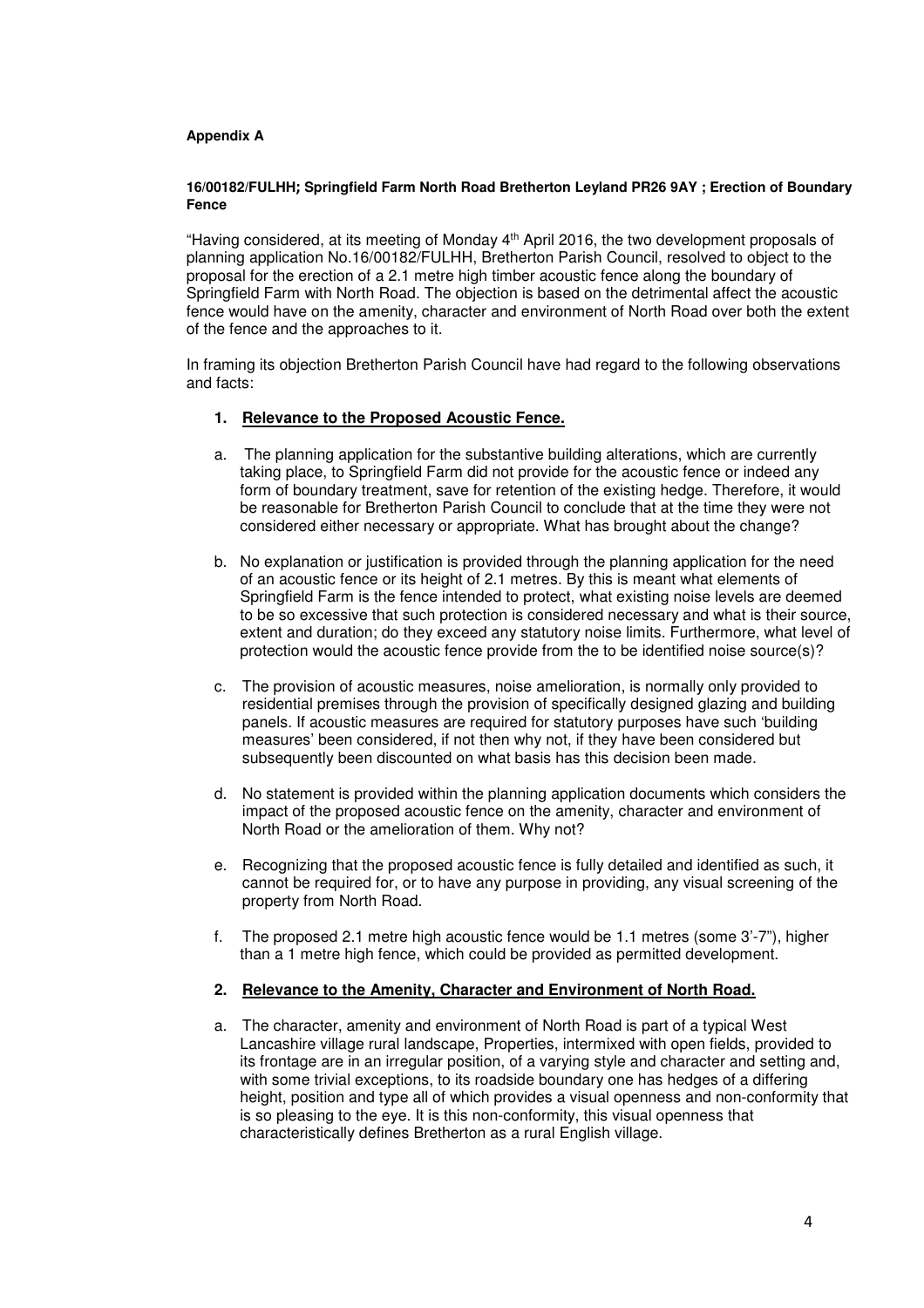- b. The continuing encroachment of urban development into the green belt and through this the gradual but inevitable destruction of the amenity, character and environment of the village rural landscape is spoken and written of on a continuing basis. The encroachment is normally seen as new residential developments, however any encroachment that has its origins in urban development and changes detrimentally the amenity and character of the rural landscape, the rural street scene, should be seen as destructive and therefore not acceptable. The proposed acoustic fence is one such form of urban development, which would, if permitted, have a most detrimental impact on the amenity and character of North Road by virtue of its most stark imposition, displayed through the drawings 'Image of Proposed Fence' and 'Plan of Proposed Fence' within the submitted documents, into and domination of its rural street scene; it would mark the start of the urbanization of this part of North Road.
- c. The setting of precedents can, in any aspect of life, be most dangerous, for they can be used to bring forward and approve proposals that were never intended. Therefore, before they are set it is essential that any far reaching implications of them is understood; this is particularly true in the subject of planning which is generally seen as an 'art' subject, consequently opinions vary most widely. In the matter of the proposed acoustic fence its approval by CBC would in the opinion of Bretherton Parish Council set three precedents:

 **Precedent 1**. That an acoustic fence could be provided to a residential frontage of North Road without any justification being provided for it.

**Precedent 2.** That the minimum acceptable height of an acoustic fence would be 2.1 metres.

 **Precedent 3.** That the provision of an acoustic fence of height 2.1 metres would be deemed to be an acceptable form of highway boundary to North Road for residential properties.

Chorley Borough Council, having set such precedents, Bretherton Parish Council, are of the opinion, that as and when over time, owners of other North Road residential properties make similar planning applications, it would find itself in a position of being unable to find adequate grounds to refuse them or substantiate their refusal at planning appeal. Therefore, Bretherton Parish Council would see a situation developing where the western section of North Road would become urbanized; it finds such a position as being totally unacceptable.

Having considered all of the above, Bretherton Parish Council, hereby informs Chorley Borough Council, of its objection to the 2.1 metre high acoustic fence element of planning application No. 16/00182/FULHH, on the grounds that it would be severely detrimental to the amenity, character and environment of North Road, for the reasons of;

a. It would introduce 'urbanization' into the rural street scene of North Road.

b. It would be a stark imposition into and thereby dominate the rural street scene.

c. It would be contrary to planning policies concerned with the protection of the rural landscape, the 'Green Belt'.

d. It would result in the setting of planning precedents that could overtime result in other similar planning applications being submitted and approved leading to the comprehensive urbanization of the western section of North Road.